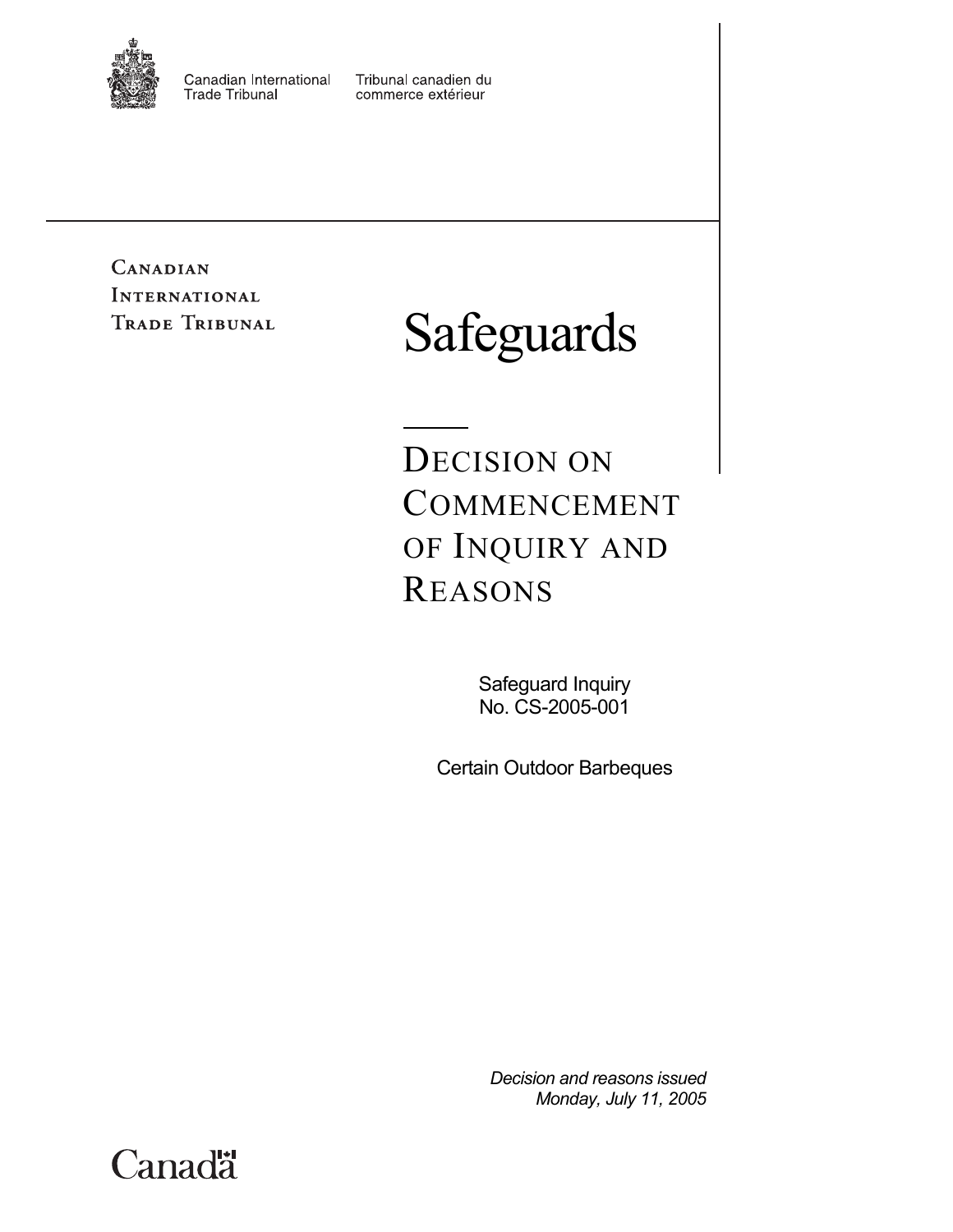# **TABLE OF CONTENTS**

| PRODUCT.                   |
|----------------------------|
|                            |
| <b>Production Process.</b> |
|                            |
|                            |
|                            |
| <b>INITIATION.</b>         |
|                            |
| <b>ANALYSIS</b>            |
|                            |
|                            |
|                            |
| Standing.                  |
|                            |
| CONCLUSION                 |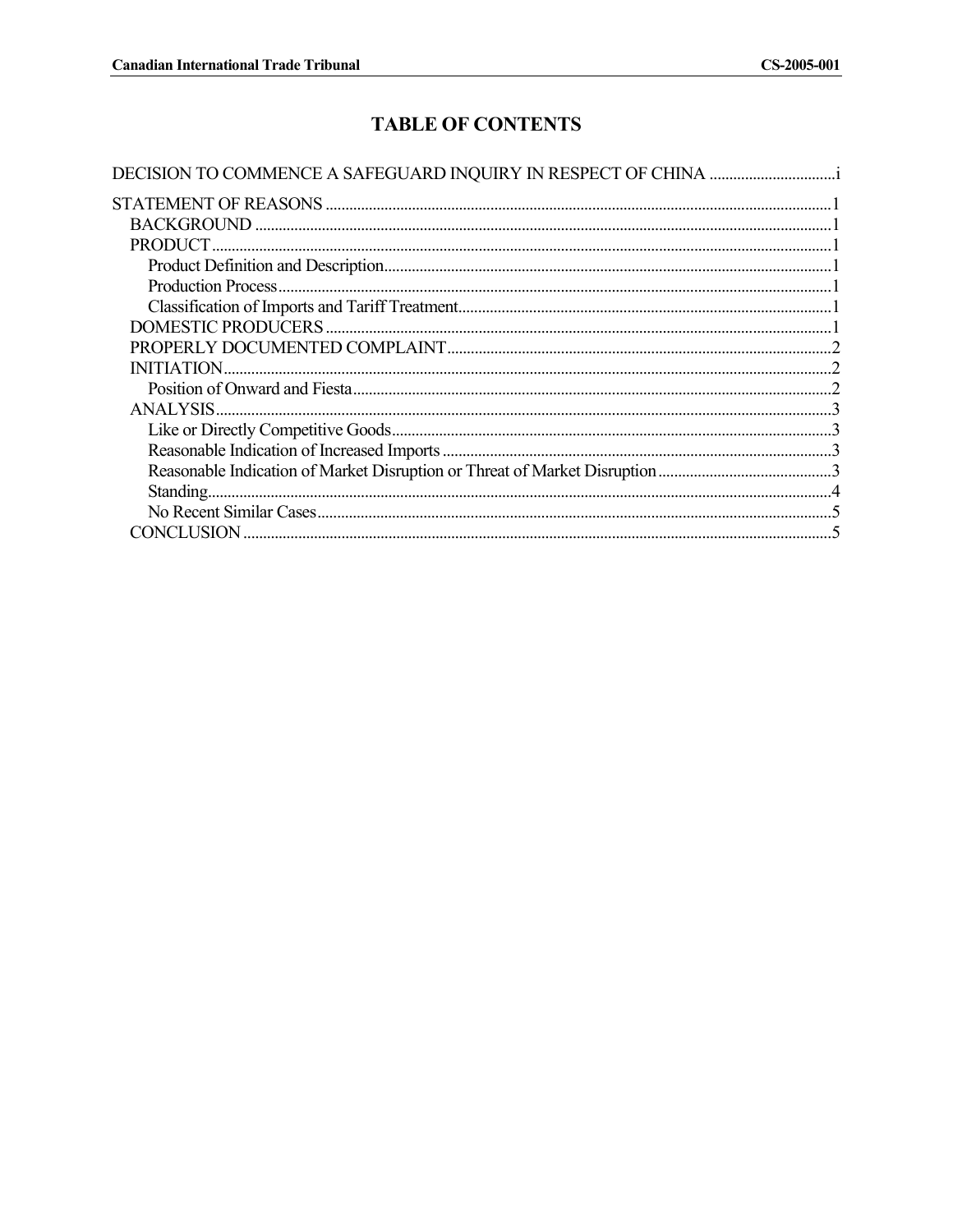IN THE MATTER OF a safeguard inquiry in respect of China, under subsection 30.22(3) of the *Canadian International Trade Tribunal Act*, respecting:

# **CERTAIN OUTDOOR BARBEQUES**

## **DECISION TO COMMENCE A SAFEGUARD INQUIRY IN RESPECT OF CHINA**

On May 30, 2005, pursuant to subsection 30.22(1) of the *Canadian International Trade Tribunal Act*, Onward Manufacturing Company Limited submitted a complaint requesting that the Canadian International Trade Tribunal initiate a safeguard inquiry in respect of China into whether the importation of self-standing barbeques for outdoor use originating in the People's Republic of China was causing or threatening to cause market disruption to the producers of the like or directly competitive goods.

In response to a letter from the Canadian International Trade Tribunal dated June 13, 2005, Onward Manufacturing Company Limited provided further clarification and additional information on June 20, 2005.

Upon consideration of the complaint and the additional information provided by Onward Manufacturing Company Limited, the Canadian International Trade Tribunal has determined, pursuant to subsection 30.22(2) of the *Canadian International Trade Tribunal Act*, that the complaint is properly documented.

Moreover, the Canadian International Trade Tribunal is satisfied that the conditions listed in subsection 30.22(3) of the *Canadian International Trade Tribunal Act* are satisfied. Therefore, the Canadian International Trade Tribunal hereby commences an inquiry into the complaint.

> Pierre Gosselin Pierre Gosselin Presiding Member

James A. Ogilvy James A. Ogilvy Member

Meriel V. M. Bradford Meriel V. M. Bradford Member

Hélène Nadeau Hélène Nadeau **Secretary**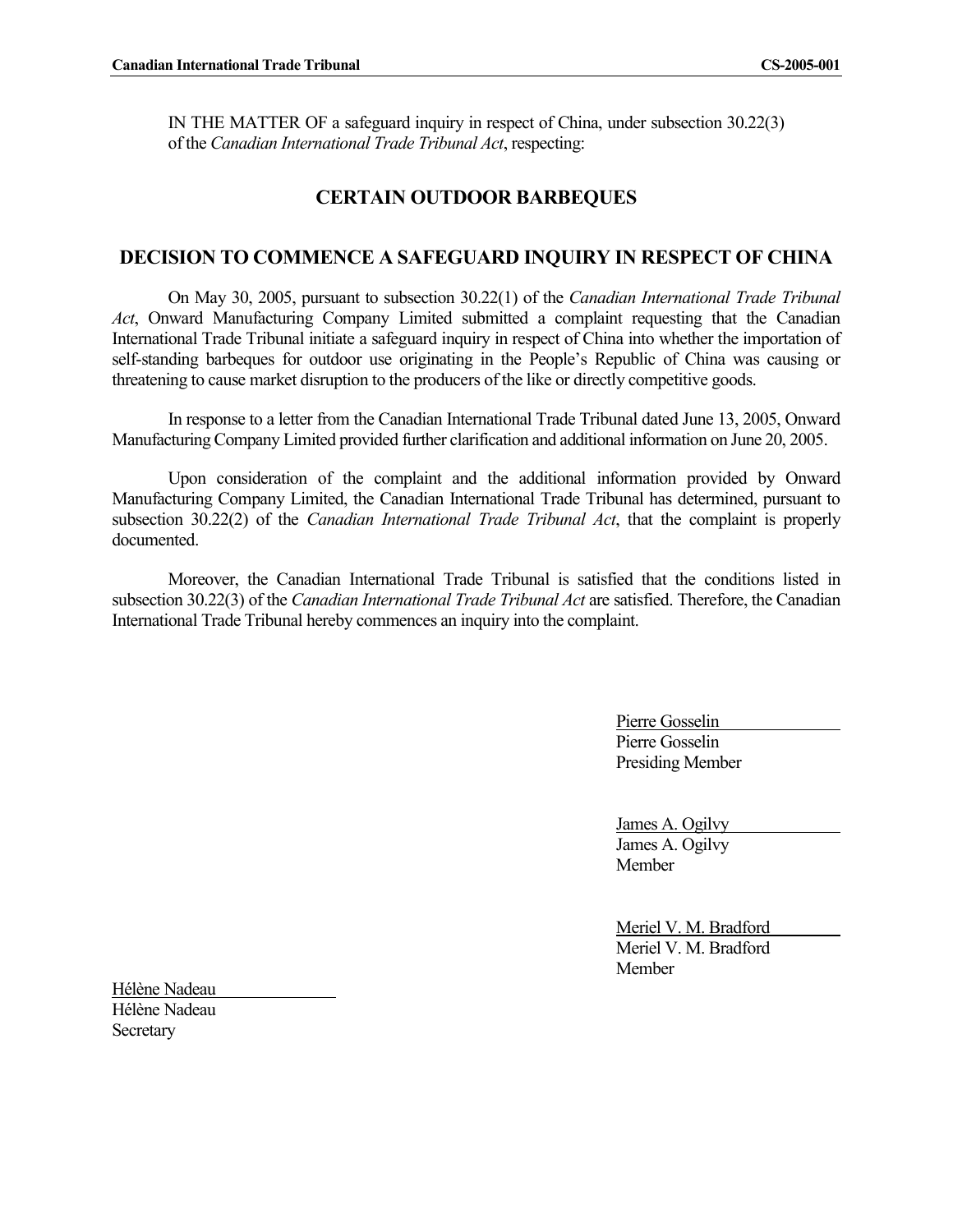Director of Research: Marie-France Dagenais Chief, Statistical Research: Shiu-Yeu Li Lead Research Officer: Peter Rakowski

Counsel for the Tribunal: Roger Nassrallah

Tribunal Members: Pierre Gosselin, Presiding Member James A. Ogilvy, Member Meriel V.M. Bradford, Member

Assistant Registrar: Gillian E. Burnett

Please address all communications to:

The Secretary Canadian International Trade Tribunal Standard Life Centre 333 Laurier Avenue West 15th Floor Ottawa, Ontario K1A 0G7 Telephone: (613) 993-3595 Fax: (613) 990-2439 E-mail: secretary@citt-tcce.gc.ca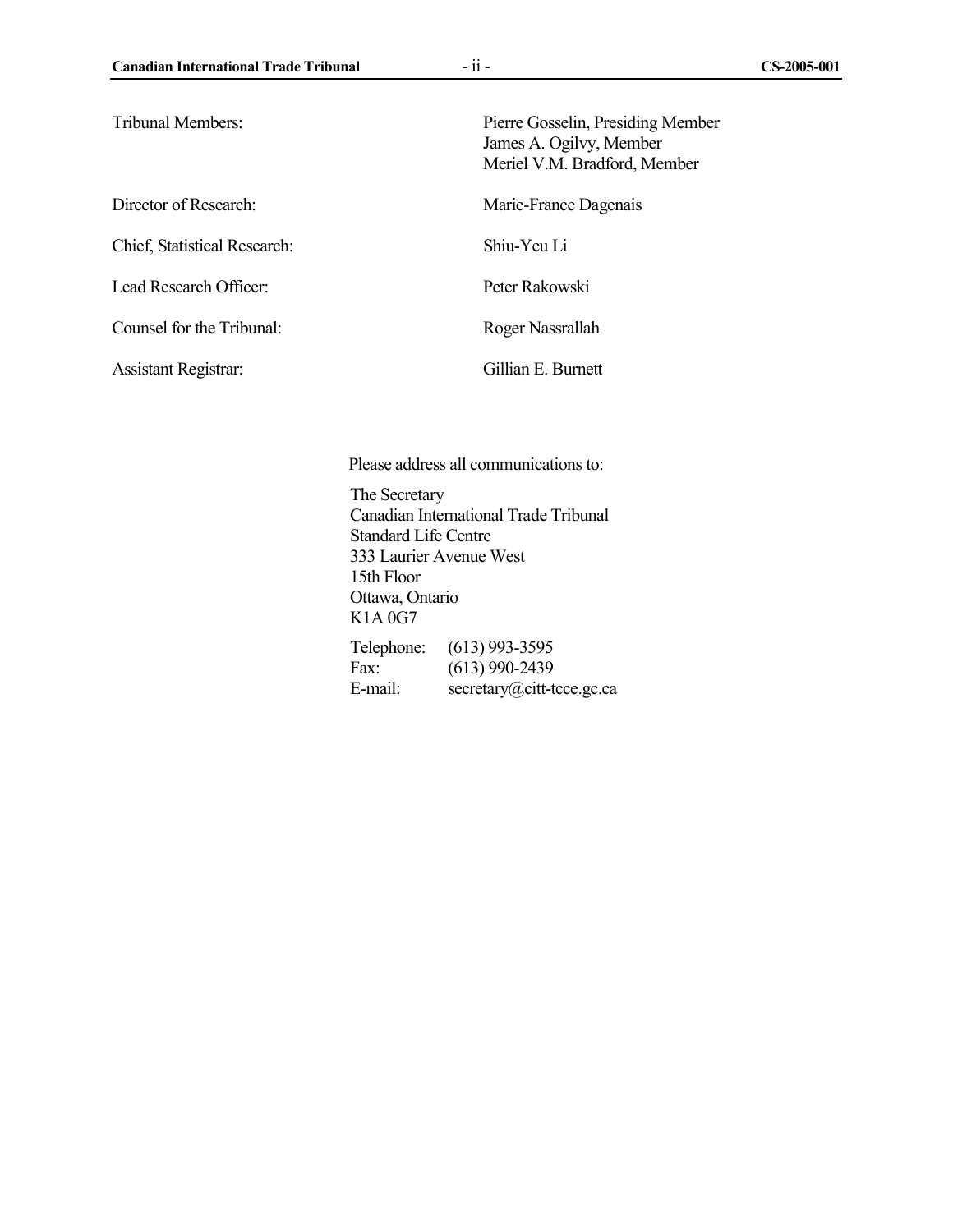# **STATEMENT OF REASONS**

#### **BACKGROUND**

1. On May 30, 2005, pursuant to subsection 30.22(1) of the *Canadian International Trade Tribunal Act,*<sup>1</sup> Onward Manufacturing Company Limited (Onward) submitted a complaint requesting that the Canadian International Trade Tribunal (the Tribunal) initiate a safeguard inquiry in respect of China into whether the importation of certain self-standing barbeques for outdoor use originating in the People's Republic of China (China) was causing or threatening to cause market disruption to the producers of like or directly competitive goods in Canada.

#### **PRODUCT**

#### **Product Definition and Description**

2. The products that are the subject of the complaint are self-standing barbeques for outdoor use, consisting of a metal lid, base and frame, fuelled by either propane or natural gas, with primary cooking space between 200 and 1,500 square inches (1,290 and 9,675 square centimetres), in assembled or knocked-down condition (the subject goods).

#### **Production Process**

3. Onward submitted that the manufacturing process is virtually the same in Canada as it is in China. The subject goods are made from a combination of materials, including aluminum, cold-rolled steel and steel tubing. The production process is technically complex and involves many separate steps, from the manufacturing of a wide variety of parts and sub-assemblies that make up the final barbeque unit, to the packaging of the product in a "consumer friendly" configuration for ease of assembly. Production of the subject goods consists of the following main operations: metal stamping, aluminum die casting, tube bending and piercing, robotic welding, powder painting, burner crimping, light assembly operations and packaging.

#### **Classification of Imports and Tariff Treatment**

4. The subject goods are imported under classification No. 7321.11.90.30, and possibly under other numbers, including classification No. 7321.11.90.90, of the schedule to the *Customs Tariff*.<sup>2</sup> The Most-Favoured-Nation tariff rate of customs duty applicable to imports of the subject goods in 2005 is 8 percent, whereas the General Preferential Tariff rate is 5 percent. The subject goods enter duty free under all other tariffs.

#### **DOMESTIC PRODUCERS**

5. According to the complaint, the Canadian producers of the subject goods are Onward, Fiesta Barbeques Limited (Fiesta), CFM Corporation, Napoleon Appliance Corporation, Crown Verity Inc., Sherwood Industries Ltd. and Jackson Grills Inc.

<sup>1.</sup> R.S.C. 1985 (4th Supp.), c. 47 [*CITT Act*].

<sup>2.</sup> S.C. 1997, c.36.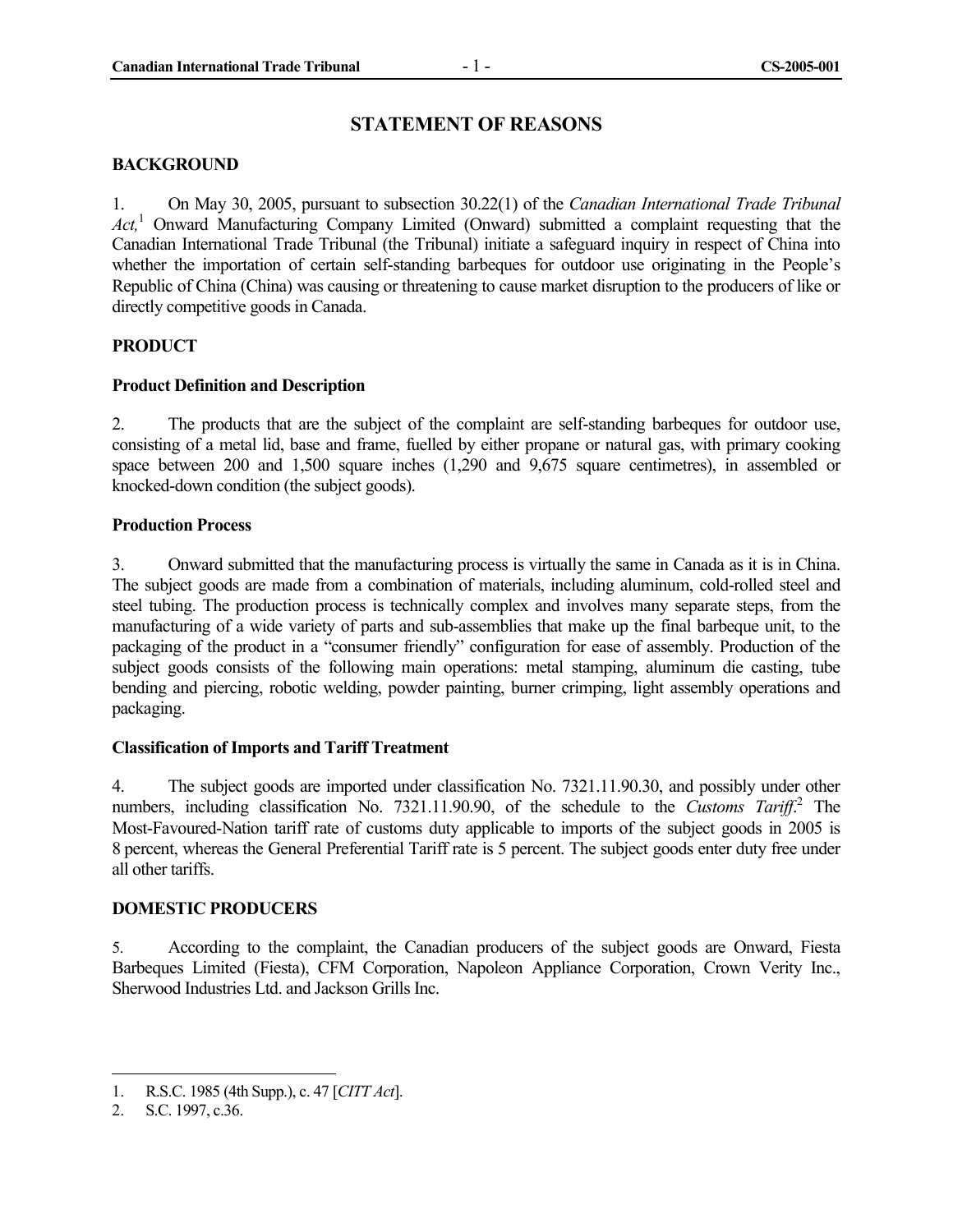#### **PROPERLY DOCUMENTED COMPLAINT**

6. On May 30, 2005, Onward, as part of its complaint, filed with the Tribunal its submissions, as well as its responses to the Tribunal's questionnaire on market disruption, with respect to its request that the Tribunal initiate a safeguard inquiry in respect of China into the importation of the subject goods. Onward's complaint package also included submissions from Fiesta supporting the complaint.

7. As part of its examination of the complaint to determine whether it was properly documented, the Tribunal requested, on June 13, 2005, that Onward provide additional information, including data updated to the most recent time period. On June 20, 2005, Onward provided the information requested by the Tribunal.

8. Upon consideration of the complaint and the additional information provided by Onward, the Tribunal determined, pursuant to subsection 30.22(2) of the *CITT Act*, that the complaint is properly documented.

#### **INITIATION**

#### **Position of Onward and Fiesta3**

9. Onward alleged that it and Fiesta accounted for the majority of the domestic production.

10. Onward alleged that the subject goods are being imported from China in such increased quantities and under such conditions as to cause or threaten to cause market disruption to domestic producers of like or directly competitive goods.

11. Onward submitted that import data clearly demonstrates that there has been a rapid increase of imports of the subject goods from China into Canada, both in absolute terms and relative to Canadian production. According to Onward, this import surge has taken the market share of the subject goods from China from Canadian producers.

12. Onward further submitted that, given the high degree of substitutability between domestic and imported product, particularly in the competitive mass-merchant market, there is a causal relationship between the increasing presence of imports from China on the Canadian market and the declining sales volumes from Canadian production.

13. Onward contended that it has suffered material injury as a result of the increased imports of low-priced subject goods from China and that, further, it is threatened with significant financial harm in the coming season as a result of the importation of these same goods.

14. Fiesta submitted that there is a direct relationship between the penetration of imports from China and its overall sales declines. It further submitted that the selling prices of the subject goods from China have also undercut Fiesta's prices to the major retailers.

15. Fiesta submitted that, together with lost sales, Fiesta's income and sales data show price suppression and erosion, as well as deterioration of financial performance in terms of net sales revenues, gross margins and net operating profits.

 3. This section outlines a number of key submissions made by Onward and Fiesta. It is not intended to be exhaustive.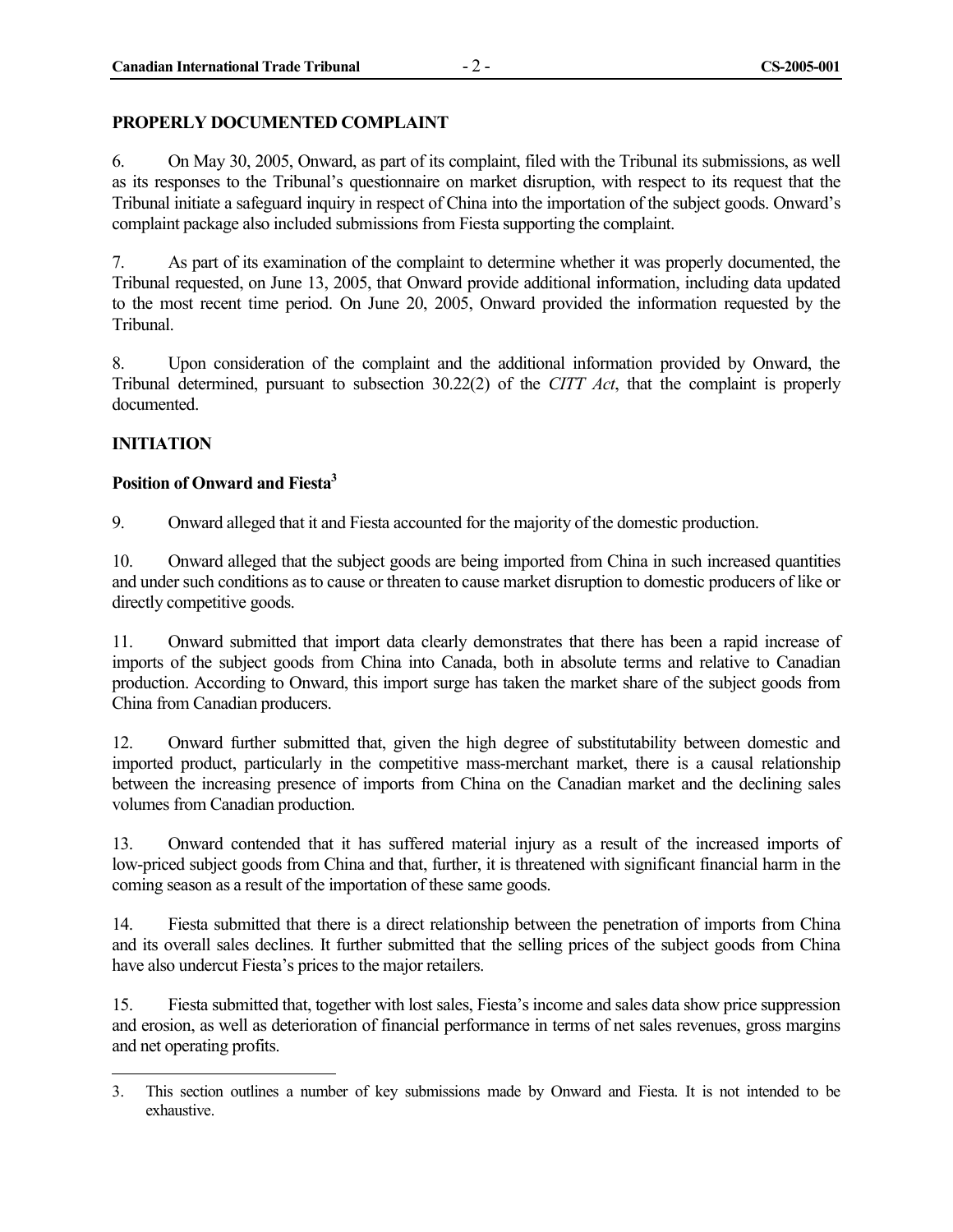#### **ANALYSIS**

16. Pursuant to subsection 30.22(3) of the *CITT Act*, the Tribunal shall commence an inquiry into the complaint if it is satisfied:

(*a*) that the information provided by the complainant and any other information examined by the Tribunal discloses a reasonable indication that the goods originating in the People's Republic of China that are the subject of the complaint are being imported in such increased quantities or under such conditions as to cause or threaten to cause market disruption to domestic producers of like or directly competitive goods;

(*b*) that the complaint is made by or on behalf of domestic producers who produce a major proportion of domestic production of the like or directly competitive goods; and

(*c*) where an inquiry […] in relation to like or directly competitive goods has been completed or terminated during the twelve-month period preceding the date of receipt of the complaint, that the circumstances are sufficiently different to warrant a new inquiry.

#### **Like or Directly Competitive Goods**

17. The Tribunal's jurisdiction under subsection 30.22(3) of the *CITT Act* is to inquire into complaints concerning market disruption or threat thereof to "domestic producers of like or domestically competitive goods" by goods imported from China.

18. Onward submitted that the subject goods from China are identical to those produced in Canada, as they have the same physical characteristics, are highly substitutable and fulfill the same customer needs. Onward further submitted that the manufacturing process is virtually the same in Canada and China.

19. Based on the information on the record, the Tribunal finds that the subject goods produced in Canada are like or competitive goods with regard to the subject goods from China.

#### **Reasonable Indication of Increased Imports**

20. Onward's complaint indicates that imports of subject goods from China rose from 10,849 units in 2001, to 78,148 units in 2002 and to 192,158 units in 2003. This trend continued in 2004 with imports from China increasing to 361,688 units. Furthermore, imports from China increased from 190,971 units in the first three months of 2004 to 238,714 units in the first three months of 2005.

21. In contrast to the increasing trend of imports from China, domestic production of the subject goods showed a declining trend throughout the period 2001 to 2004. Accordingly, imports of the subject goods as a percentage of domestic production increased steadily during this period.

#### **Reasonable Indication of Market Disruption or Threat of Market Disruption**

22. Pursuant to paragraph 30.22(3)(*a*) of the *CITT Act*, the Tribunal must determine whether the evidence discloses a reasonable indication that the subject goods from China are causing or threatening to cause market disruption to domestic producers of the subject goods.

23. The CITT *Act* defines "market disruption" as:

a rapid increase in the importation of goods that are like or directly competitive with goods produced by a domestic industry, in absolute terms or relative to the production of those goods by a domestic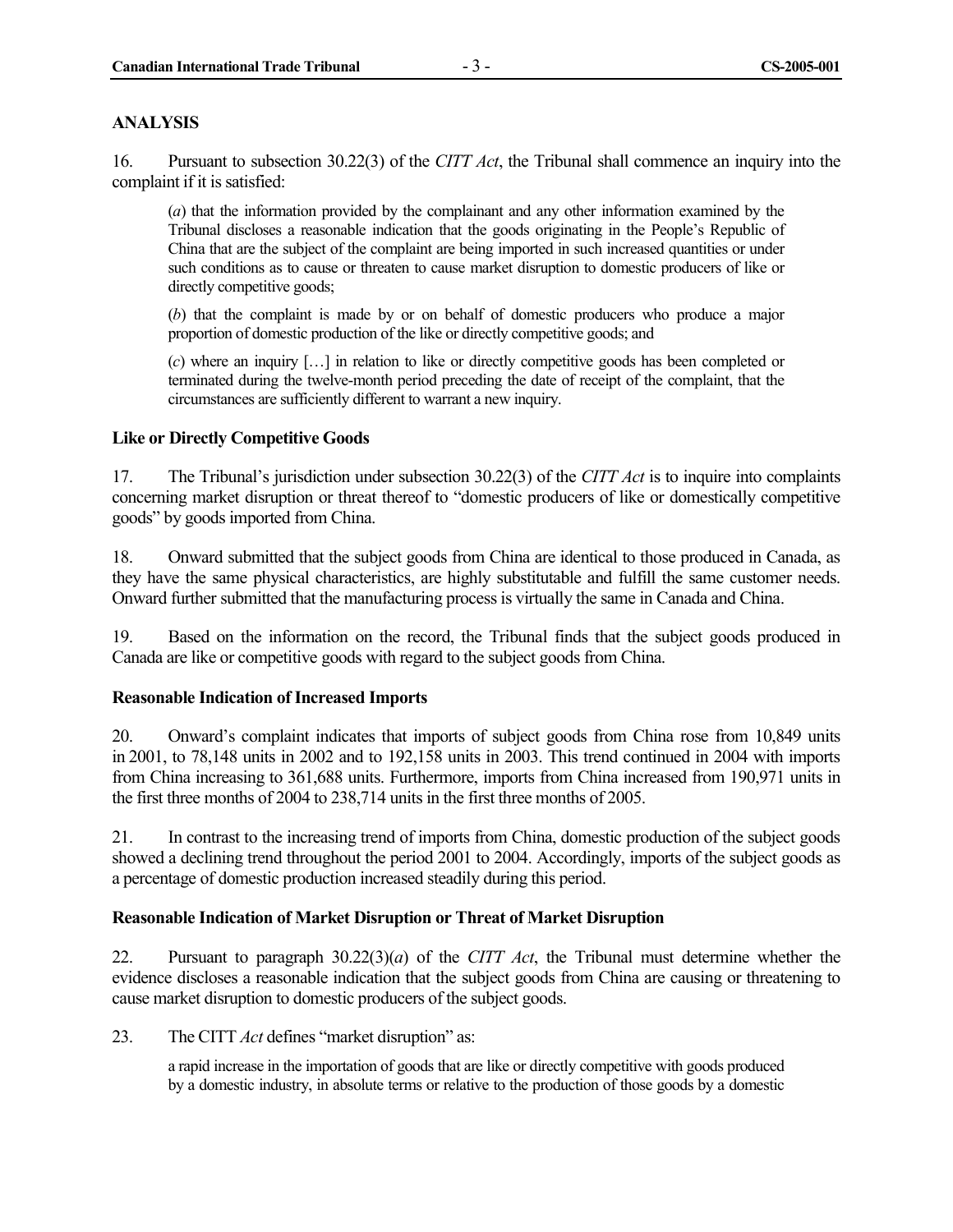industry, so as to be a significant cause of material injury, or threat of material injury, to the domestic industry.

24. The CITT *Act* defines "significant cause" as:

in respect of a material injury or threat thereof, an important cause that need not be as important as, or more important than, any other cause of the material injury or threat.

25. The Tribunal reviewed data contained in the complaint concerning domestic production, loss of market share, employment, reduced prices, price suppression, lost sales, and reduced revenues, margins and net income.

26. Between 2001 and 2004, domestic production of the subject goods, as estimated by Onward, decreased by 22 percent. Data in the complaint and those obtained by the Tribunal from Statistics Canada indicated that, in a slowly expanding market, the domestic producers' share of the market fell by about 20 percent in this period.

27. In its submission, Fiesta reported employment losses during the first six months of 2004, when compared to the same period in 2003, which it attributed mainly to imports of goods from China.

28. In their submissions, Fiesta and Onward made allegations of injury concerning lost sales volumes, price suppression and price erosion suffered by domestic producers, at a number of major accounts, due to imports from China.

29. The evidence in the complaint also shows that the domestic producers suffered reduced margins and net income. In addition, both Onward and Fiesta reported decreases in capacity utilization during this period.

30. In light of the foregoing, the Tribunal determines that the evidence on the record demonstrates that there is evidence of a rapid increase of imports from China. The evidence also shows that the domestic producers experienced decreased production, loss of market share, reduced profits, and price suppression and erosion.

31. Accordingly, the Tribunal is satisfied that there is a reasonable indication that the subject goods are being imported from China in such increased quantities and under such conditions as to cause or threaten market disruption to domestic producers of like or directly competitive goods.

## **Standing**

32. Pursuant to paragraph 30.22(3)(*b*) of the *CITT Act*, the Tribunal must be satisfied that the complainant, Onward, together with Fiesta, the supporter of the complaint, account for a major proportion of domestic production of the like or directly competitive goods. Information in the complaint indicates that the volume of domestic production accounted for by Onward and Fiesta is over 50 percent.

33. On the basis of this information, the Tribunal is satisfied that the complaint is made by or on behalf of producers that produce a major proportion of domestic production of the like or directly competitive goods.